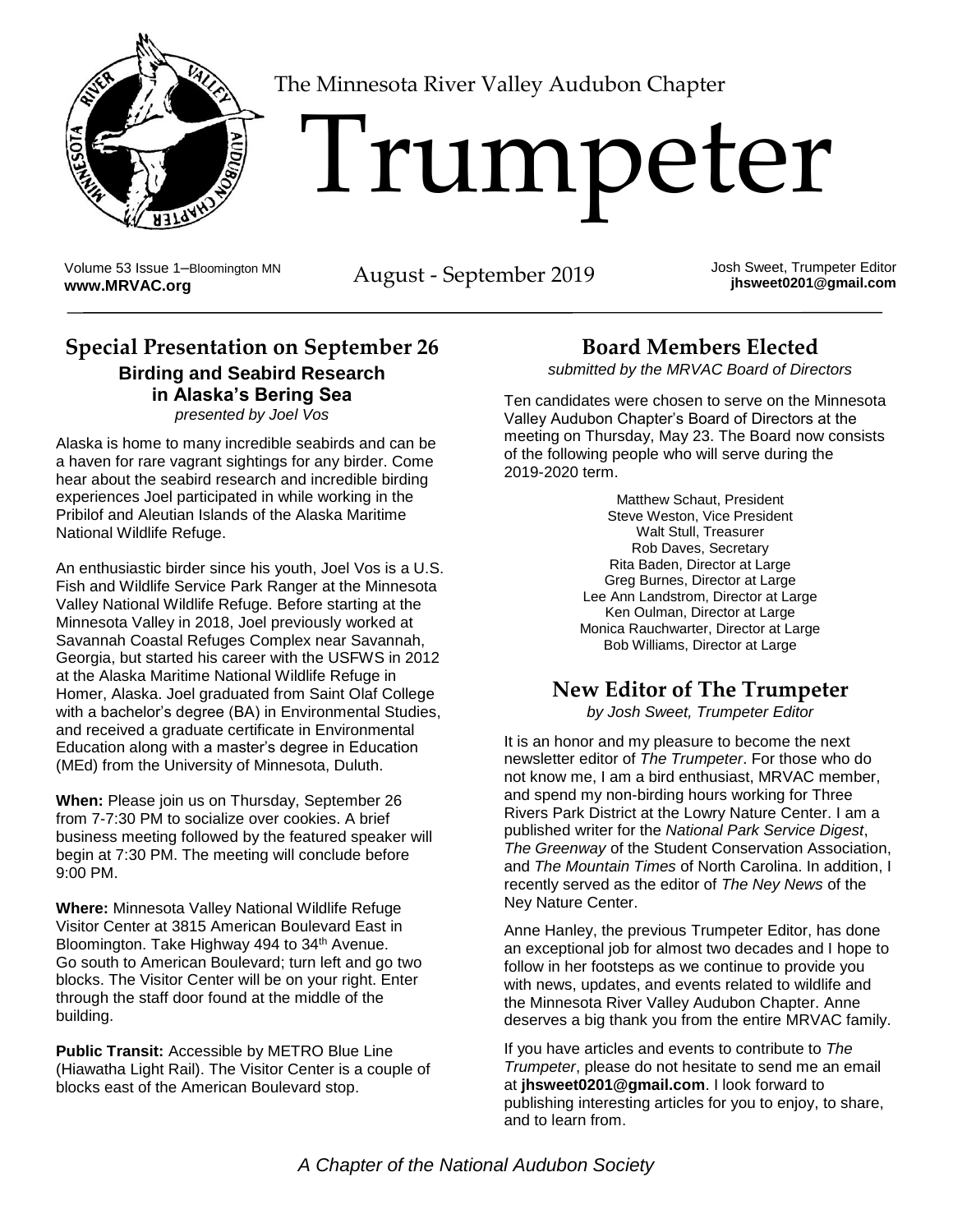

#### **MRVAC Chapter News**

#### **Financial Report for Fiscal Year 2019**

*by Walt Stull, Treasurer*

As with most years, MRVAC's financials were very positive for fiscal year 2019. We budgeted for \$14,500 in income and \$14,500 in expenses. Our actual income was \$20,437.91 and actual expenses were \$13,733.33. There were three reasons for the almost \$6000 in additional income. One was the receipt of over \$3000 in memorials, most of which was in memory of Jack Mauritz. The second was the receipt of an unexpected grant of \$1600 from the National Audubon Society thanks to Monica Rauchwarter. The third was because of a very successful year of field trips in which we received \$1200 more than we had budgeted for thanks to Craig Mandel. As a non-profit organization we budget to break even, but this year our income minus expenses is a positive \$6704.58.

Some of our greatest expenditures come from what we donate to groups affiliated with MRVAC and grants that we provide in support of several organizations that support our mission. This year we donated a total of \$625 to the American Bird Conservancy, Minnesota Ornithologists' Union, Hunt Hill Audubon Sanctuary, Minnesota Environmental Partnership, Wildlife Rehabilitation Center, CURE (Clean Up the River Environment), the University of Minnesota Raptor Center, Friends of the Sax Zim Bog, and Hawk Ridge Bird Observatory. Each donation was typically in the \$50 to \$100 range. Grants this year totaled \$8650 and the recipients were the Minnesota Valley Refuge Friends (previously Refuge Friends Inc.), North Woods Audubon Chapter, the Ney Nature Center, MICC (Minnesota Independence College and Community), and the Red Headed Woodpecker Recovery Program. These grants are used by each organization primarily for environmental and educational purposes. The remaining \$4458.33 in expenses was spent on administrative costs, the website, speakers, newsletter, and a stipend for the student intern.

We ended the year with \$26,279.40 in our checking account and \$20,648.17 in four certificates of deposit for a total of \$46,927.57 in assets. If you have any questions or comments, please contact me at **mathemagicland@Q.com** or (612) 889 3550.

**MRVAC Intern, Tate Gregor**

*by Monica Rauchwarter, Director at Large*



Tate Gregor, MRVAC Intern, was hired as part of the Audubon's Diversity, Equity, and Inclusion Initiative. The goal was for underrepresented groups to play a role in engaging members of their communities in the appreciation and conservation of birds and their habitats.

Tate worked with the youth leaders from Bloomington Public School Office of Educational Equity. He shared his enthusiasm for songbirds and raptors with families in the Bloomington, Richfield, Coon Rapids, and Brooklyn Park communities at programs, festivals, and interpretive centers. Tate especially enjoyed helping children and their families learn to use binoculars and find out their "wingspan" in comparison to Minnesota raptors.



# Want more from the Minnesota River Valley Audubon Chapter?

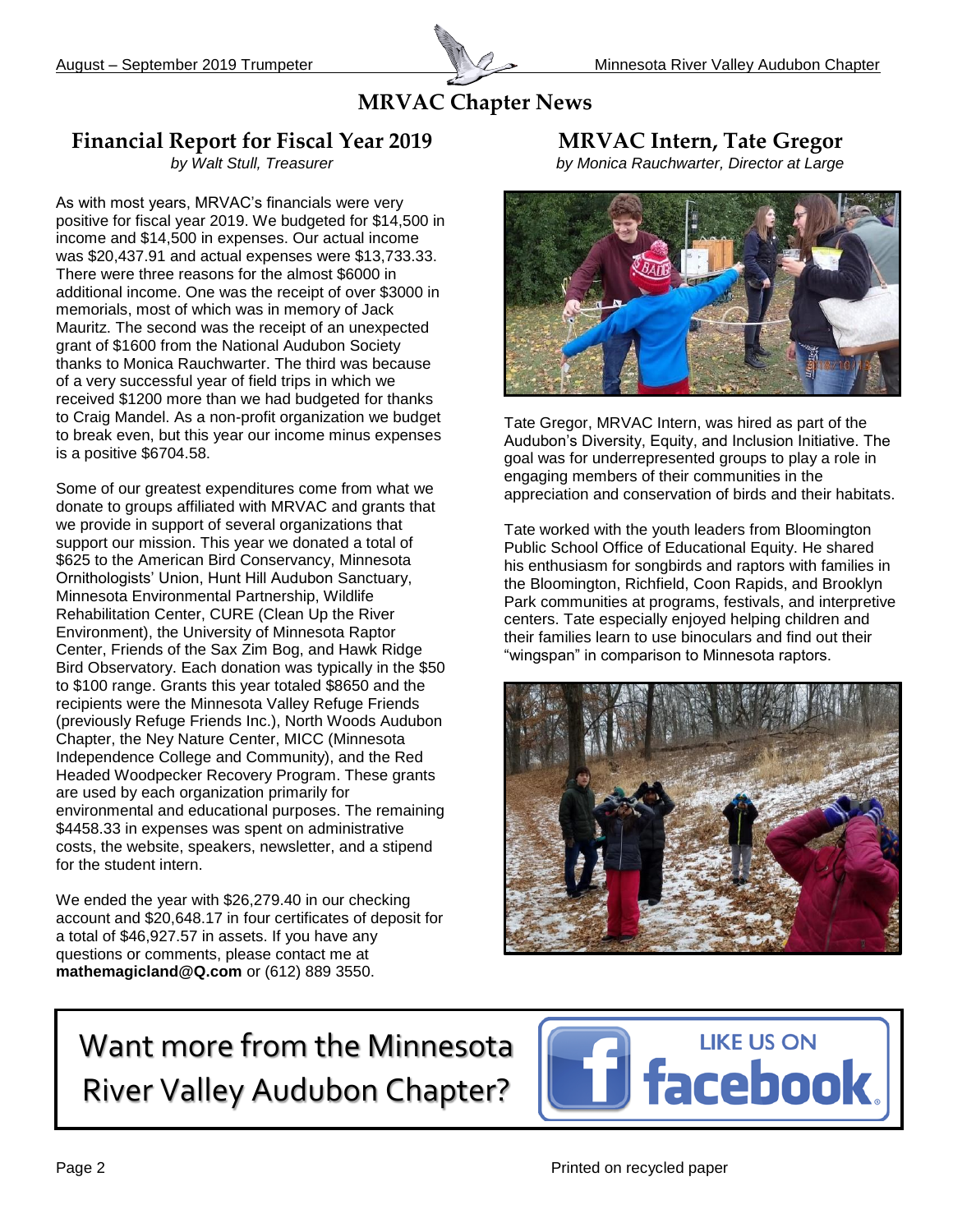

# **Book Reviews by Mark Lystig**

#### *Monarchs and Milkweed* A Migrating Butterfly, a Poisonous Plant, and Their Remarkable Story of Coevolution.

#### **By Anurag Agrawal**

We may not be familiar with or pay attention to the many species of butterflies in North America, but most of us are probably familiar with Monarch butterflies, designated Minnesota's State Butterfly in 2000. We may also be familiar with milkweed, the plant which Monarchs eat. However, we may not know much more about the butterfly, the weed, or much about how their relationship came about.

Cornell biologist, Anurag Agrawal, teaches us how the weed and the butterfly have evolved over time – not in a symbiotic relationship beneficial to both – but in a war. The Monarch caterpillar eats only milkweed, and thus needs the plant to survive. Yet the butterfly does not pollinate or otherwise contribute to the plant. So the plant produces poisons to try to keep from being eaten by the caterpillar and other creatures. The poisonous latex produced by the plant may succeed in killing some of its attackers including Monarch caterpillars, but a successful Monarch caterpillar ingests and uses the same poisonous chemicals to protect itself from being eaten by other predators.

While the author explains much about the Monarch lifecycle from egg to caterpillar to pupa to chrysalis to butterfly, and from birth on a milkweed leaf through an epic migration to and from highlands in Mexico, the book is more than a treatise on a single butterfly and a single plant. This is also an introduction to evolutionary biology and an introduction to the scientific method. Agrawal is an interesting scientist and entertaining writer. A textbook, yes, but also a good read.

#### *A Swift Guide to Butterflies of North America* Second Edition **By Jeffrey Glassberg**

This is a photographic field guide to the butterflies that you might see in North America. Jeffrey Glassberg is an adjunct Professor in the Department of Ecology and Evolutionary Biology at Rice University and also a leader of butterfly tours throughout the Americas.

The pictures are beautiful. Even those of us who do not concentrate on butterflies might marvel at the diversity of shapes and colors, much like birding. There is a brief

introductory section about the book and butterfly identification, variations, and a description of the four life stages that butterflies go through (egg, caterpillar, chrysalis, and adult). Also included are initial sections on flight periods, behavior, sources of the names of butterflies and plants, how the wing areas and body parts are identified, and explanations of the color codes of the book. These color codes go beyond the North American range maps to show where else the species might be found.

There are lines below the pictures to indicate the size of the butterfly. Most of the pictures are not to scale but they are large enough to help with identification. The book is divided into types of butterflies including swallowtails, whites and yellows, gossamerwings, metalmarks, brushfoots (e.g. Monarchs), and skippers (subdivided further to grass-skippers). Each description includes a photo with field marks, identification of the type of plant favored by the caterpillar of the butterfly, usual habitat where it might be found, the abundance during the year, and range maps. There is even an incomplete photographic index.

This is an identification guide. It is probably all you would need to identify a butterfly in the wild, but you will have to consult another of the author's books if you want to study further about each individual butterfly.

**International Birding Excursions**

*with the Minnesota River Valley Audubon Chapter*

#### **Costa Rica**

February 6-16, 2020 San Jose, Costa Rica Tour price with 10 participants: \$2825 + airfare Highlight Birds: Sunbittern, Great Green Macaw, Umbrellabirds, and Resplendent Quetzal

**Ecuador – Choco-Andes Region**

November 4-13, 2020 Quito, Ecuador Tour price with 7 participants: \$3175 + airfare Highlight Birds: 30 species of hummingbirds and the rare Moss-backed Tanager

To learn more about a tour or to register, visit **www.HolbrookTravel.com**. Click on 'Join a Trip,' enter the location and dates above, and scroll to see trips that mention MRVAC in the title.

**MRVAC Contact: Craig Mandel (952) 240 7647 · EgretCMan@msn.com**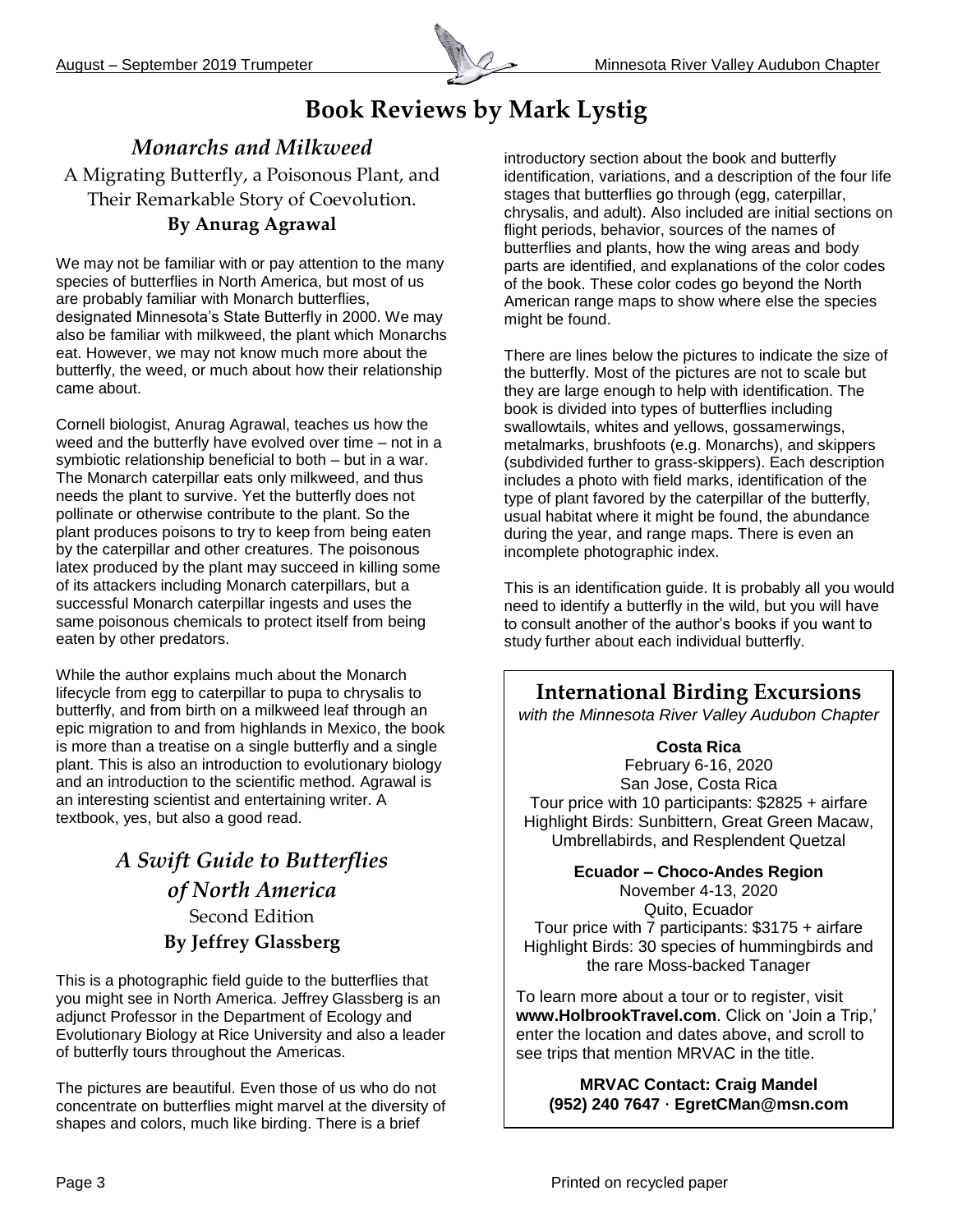

## **Regional Events of Interest**



*International Owl Center* 

*Held at the Houston Elementary School: 310 S. Sherman St. Houston, MN 55943*

### **International Owl**

#### **Awareness Day Celebration**

Saturday, August 3, 9:00 AM – 5:00 PM

Meet six different species of live owls throughout the day during a variety of special programs. Besides the Owl Center's red morph Eastern Screech Owl, American Barn Owl, Great Horned Owl and Eurasian Eagle Owl, Quarry Hill Nature Center will bring a Northern Saw-whet Owl for a special morning program and Oxbow Park will bring a Barred Owl and gray morph Eastern Screech Owl for a special afternoon program. Enjoy vendors, owlthemed treats, and the Parade of Owls public art tour featuring 12 owl sculptures located throughout town. You can also buy a commemorative shirt featuring artwork by 9 year-old Muhammed Reza Kazemi from Iran while supplies last! Shirts may also be purchased on the Center's website. Admission is \$7 for adults, \$4 for ages 4-17, and free for ages 3 and under and IOC members. For more information, visit

**www.InternationalOwlCenter.org.**



*Lowry Nature Center 7025 Victoria Dr. Victoria, MN 55386*

#### **Raptors Up Close**

Sunday, September 15, 2:00 – 4:00 PM

Meet captive raptors and learn about amazing birds of prey. Cameras welcome. Drop in anytime. Free. All ages. **www.ThreeRiversParks.org**



*Hawk Ridge Bird Observatory 3980 E. Skyline Pkwy. Duluth, MN 55804*

#### **Hawk Weekend Festival**

Friday, September 20 – Sunday, September 22

Hawk Weekend is the annual festival held by Hawk Ridge Bird Observatory in Duluth, MN. It is a wonderful opportunity to showcase one of North America's best places to experience the fall bird migration at Hawk Ridge Nature Reserve. There will be a variety of field trips, hikes, programs, and activities for all ages! We're also excited to announce our Saturday evening guest speaker will be John W. Fitzpatrick, Executive Director of the Cornell Lab of Ornithology. He will present "How Birds (including hawks!) Can Save the World"! **www.HawkRidge.org**



*Lowry Nature Center 7025 Victoria Dr. Victoria, MN 55386*

#### **Bird Banding**

Saturday, September 21, 9:00 AM – NOON

See wild songbirds safely trapped, studied, and tagged with numbered rings as part of international research. Please call (763) 694 7650 in advance if you are bringing 10+ people. Free. All ages. **www.ThreeRiversParks.org**

*Audubon Center of the North Woods 54165 Audubon Dr. Sandstone, MN 55072*

#### **Dinner at the Lake**

Life in the Middle of Nowhere with Artic Explorer Lonnie Dupre Saturday, September 21, 6:00 PM

After a wonderful dinner, Lonnie Dupre, Artic Explorer and mountaineer, will give us an overview of his life doing expeditions and "Living Simply". We'll learn about the challenges of climbing Denali, North America's highest peak solo and in winter, as well as expeditions around Greenland and to the North Pole. Join Lonnie as he shares life on the trail with special emphasis placed on setting and achieving goals, teamwork, overcoming obstacles and climate change. Breathtaking images, along with video, Artic gear and a variety of other props complement his presentation. Overnight lodging is available – call (320) 245 2648 to inquire. Adults: \$35; Children ages 5-12 years old: \$17. Reservations are required. Learn more and reserve online at **www.Audubon-Center.org/calendar.**



*The Raptor Center 1920 Fitch Ave. Saint Paul, MN 55108*

#### **Fall Raptor Release**

Saturday, September 28, 10:00 AM – 3:30 PM

**Takes place at the Carpenter-St. Croix Valley Nature Center in Hastings, MN.** See rehabilitated raptors released back to the wild and meet some of The Raptor Center's winged ambassadors. Children's activities and educational booths. Free. **www.Raptor.umn.edu**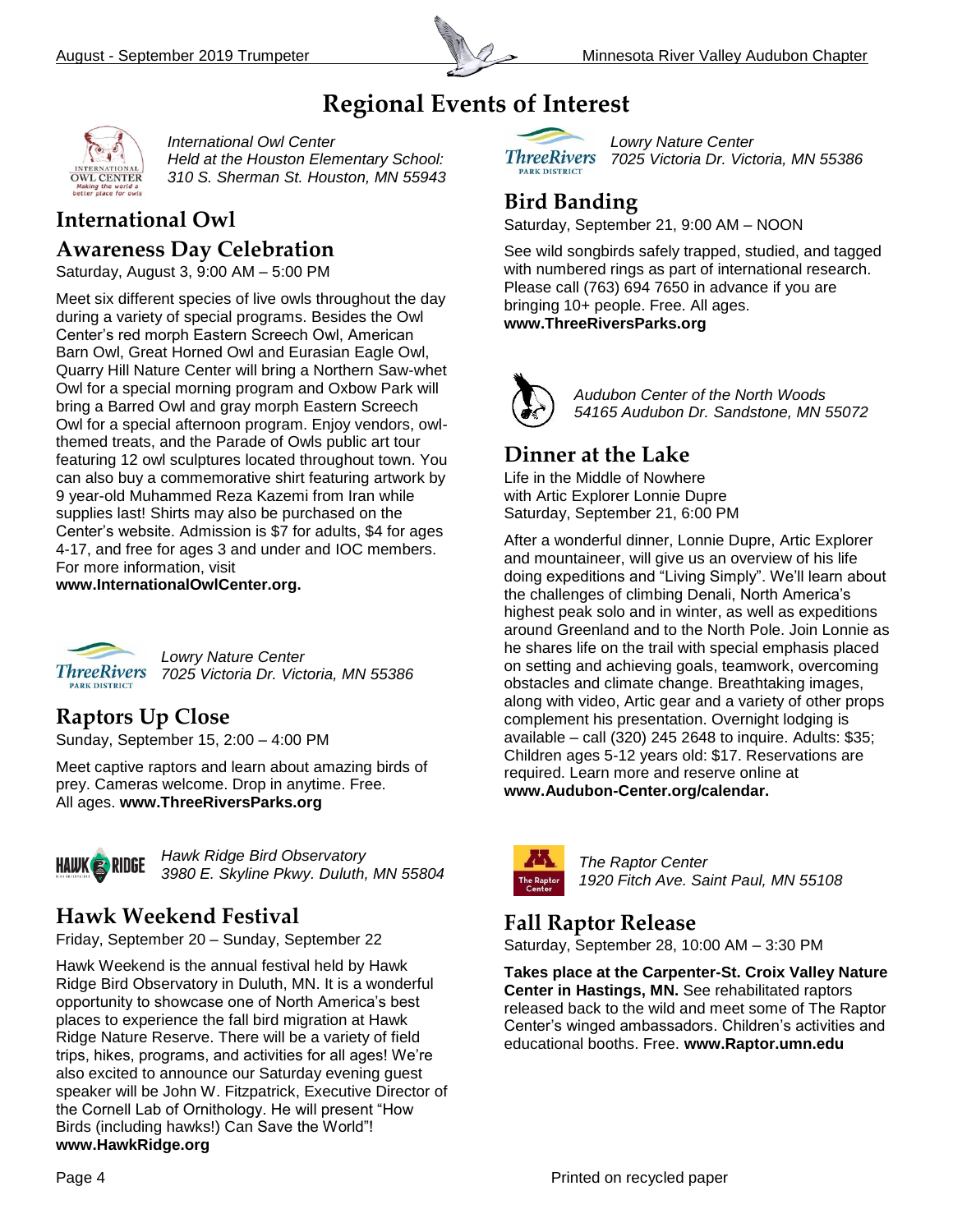

#### **MRVAC Programs and Events**



**FIELD TRIPS – join us. All trips are free unless otherwise noted**.

Beginning birders are welcome on all field trips.

All of the Refuge field trips are listed below, followed by Refuge addresses, and field trips to other locations in chronological order.

#### **Refuge Bird Watching Treks (August-Sept.)**

Saturday, Aug. 3, 8:00-10:30 AM, Bass Ponds Monday, Aug. 5, 8:00-10:30 AM, Bass Ponds Sunday, Aug. 11, 8:00-10:30 AM, Bass Ponds Saturday, Aug. 24, 8:00-10:30 AM, Rapids Lake Sunday, Aug. 25, 8:00-10:30 AM, Bass Ponds Saturday, Sept. 7, 8:00-10:30 AM, Rapids Lake Sunday, Sept. 8, 8:00-10:30 AM, Bass Ponds Monday, Sept. 16, 8:00-10:30 AM, Rapids Lake Sunday, Sept. 29, 8:00-10:30 AM, Bass Ponds

Join us for a bird walk on one of the Refuge's many units. Learn which species of birds use the Refuge as a migratory stop and those that call the Refuge home for the summer nesting season. Birders of all skill levels are welcome. Bring binoculars, your favorite field guide and dress appropriately for the weather. Craig Mandel, Volunteer Refuge Naturalist.

#### **Minnesota Valley National Wildlife Refuge Field Trip Locations & Addresses**

MVNWR Bloomington Visitor Center 3815 American Blvd. E., Bloomington, MN

Bass Ponds Trailhead 2501 86th St. E., Bloomington, MN

Rapids Lake Education and Visitor Center 15865 Rapids Lake Rd, Carver, MN (formerly Carver Highlands Dr.)

#### **Miesville Ravine, Dakota County Park**

Sunday, August 18, 2019, 8:00 AM Steve Weston – (612) 978 3993

The group will hike some of the trails at this rarely visited Dakota County Park. Birds that have been seen include Cerulean Warbler, Wood Thrush, Yellow-billed Cuckoo, Scarlet Tanager and Louisiana Waterthrush. Please contact Steve for more information.

#### **Southern Minnesota Birding Days**

Thursday-Friday, September 12-13, 2019, 7:00 AM Craig Mandel – (952) 240 7647 \$25 per MRVAC member; \$35 per non-member

This trip will be based out of Rochester and will cover birding locations in Olmstead and Fillmore counties. Here are some of the locations that we may have time to visit: Izaak Walton Wetlands, Quarry Hill Nature Center, Oxbow Park, Geothetic WMA, Forestville-Mystery Cave SP, Kappers Ponds and the Eagle Bluff Environmental Learning Center. This should be a good time of year to search for migrants in these areas. Please contact Craig to register.

#### **Chisago County Birding Day**

Thursday, September 26, 2019, 8:00 AM Craig Mandel – (952) 240 7647

Wild River and Interstate State Parks, Carlos Avery WMA and Allemansratt Wilderness Park are a few of the locations we will spend time at on the single day trip to Chisago County. With luck, there will be some late migrant song birds and some early waterfowl. With the variety of habitats we will cover there should be a diverse mix of birds to observe. Please contact Craig to register.

#### **Central Minnesota Birding Days**

Thursday-Friday, October 3-4, 2019, 7:00 AM Craig Mandel – (952) 240 7647 \$25 per MRVAC member; \$35 per non-member

On this trip we will spend time birding in Hubbard and Cass Counties. Some of the locations we may explore include Deep Portage Learning Center, Walker WTP, Federal Dam, Cass and Leech Lakes, Paul Bunyan State Forest and the Lake Alice Bog. In early October there are a lot of possibilities for sparrows, waterfowl and some later shorebirds. Please contact Craig to register.

**MRVAC Meeting & Special Presentation** Thursday, October 24, 2019, 7:00 PM MVNWR Bloomington Visitor Center

#### **"Tales from the Bird Chick" with Sharon Stiteler, National Park Ranger**

Come hear the latest rambunctious tales from the Bird Chick. You would never guess the improbable bird she encountered in Minnesota. But, even better is what she wore so to not stand out in her quest for another bird. Rated PG-13.